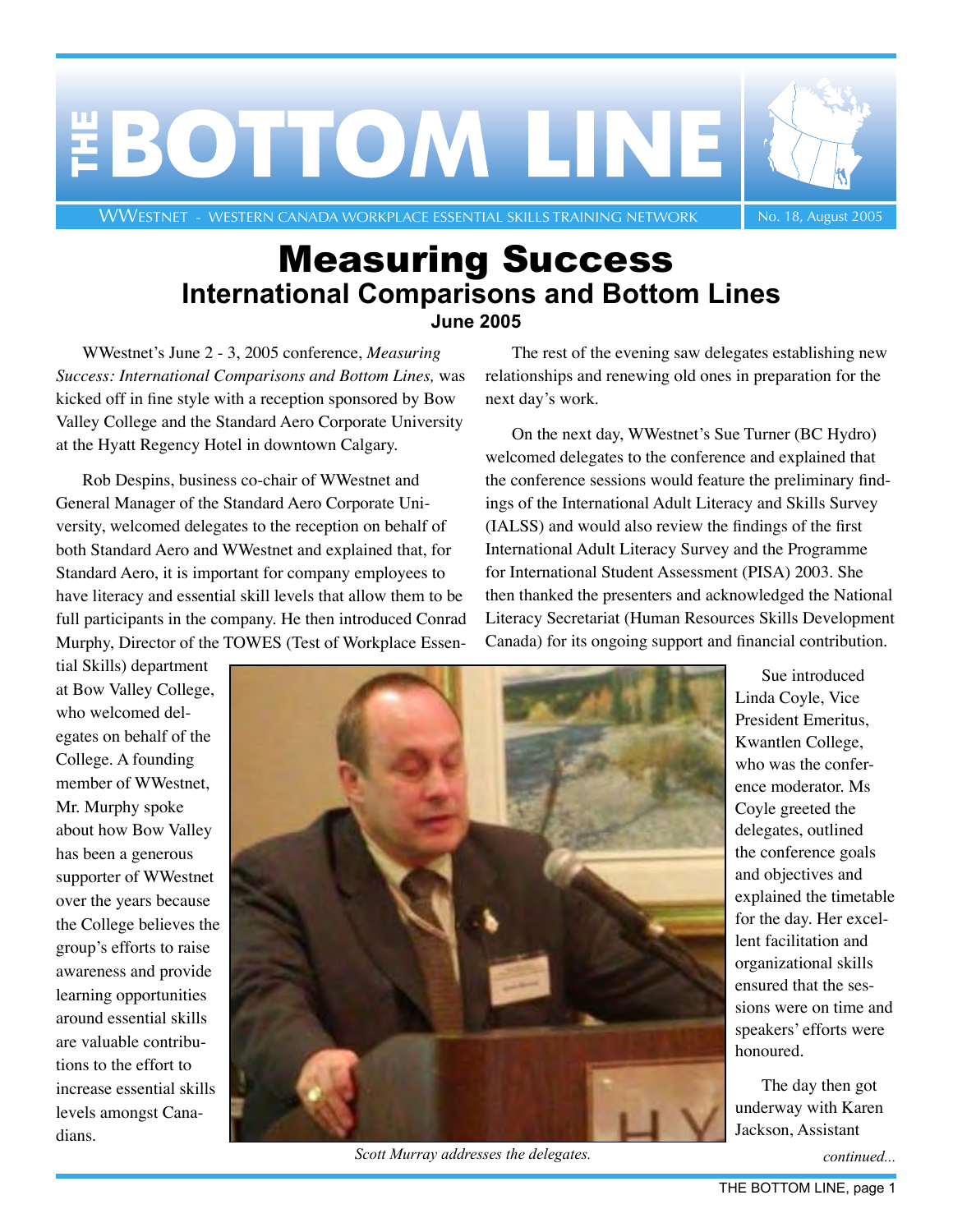### **Measuring Success** *continued from page 1*

Deputy Minister Human Resources Skills Development Canada, who brought greetings on behalf of Secretary of State Claudette Bradshaw. Ms Jackson conveyed Minister Bradshaw's regrets that she was unable to attend the conference. Ms Jackson's address to the delegates focussed on the release of data from the international Adult Literacy and Life (ALL) Skills Survey and what the data means to the country. She told the audience that "The ALL survey, conducted by the Organization for Economic Co-operation and Development (OECD) and the Government of Canada, tells us that nearly 9 million working-age Canadians lack the literacy skills necessary to survive and thrive in today's knowledge-based economy. Worse, the report indicates that these scores have not improved significantly since 1994, when the first International Adult Literacy Survey was done."

Ms Jackson went on to put the ALL Skills Survey data into context regarding the Federal Government's commitment to developing a "comprehensive strategy to support learning, literacy and essential skills development". She detailed the government's involvement in literacy and essential skills programs and spoke of its partnerships with other governments and organizations in boosting the literacy and essential skills levels of Canadians.

Delegates had a busy day ahead of them and attended the following sessions:

- **Practice Test Questions** Presenter Scott Murray (Deputy Director International Statistics, UNESCO) explained how IALSS questions are composed and why they are composed in this way. Delegates then had an opportunity to try some IALSS type questions, after which Mr. Murray debriefed the results.
- **Job Design** Presenters Doug Giddings (Giddings) Consulting), Rob Despins (Standard Aero), and Greg Maruca (Alberta Union of Provincial Employees)

discussed how the IALSS results indicate that, in some cases, workers enter the workforce with relatively good skills but that over a period of time these skills are eroded. They talked about how and why this happens, some possible solutions, and some of the challenges and benefits to implementing changes to the way work is performed.

- **BC Licensed Practical Nurse Program** Presenter Gordon MacDonald (Executive Director, BC College of LPN's) described his college's LPN training program and how it works to enrich the student nurses' training by encouraging higher levels of literacy and essential skills and multi-skilling in academic training. He also described how the college works with employers to encourage the full utilization of the available skills so that both employers and LPN's benefit from the enriched training.
- **Round Table Session** In round table discussion groups, delegates were asked to respond to questions regarding what they had learned during the course of the conference and how it affects them within their own domains. Responses were collated and the results emailed to delegates two days following the conference.

The session was brought to a close by Keynote Speaker, Brigid Hayes (Director, Labour of the Canadian Labour and Business Centre) who spoke on behalf of Shirley Seward, CEO of the Canadian



*Brigid Hayes* 

Labour and Business Centre. Ms Hayes' speech recapped the messages put forward throughout the day and ended the conference on an inspirational note by urging conference delegates to "work towards improving the skills of all workers while ensuring all Canadians can continue to enjoy our social and economic prosperity".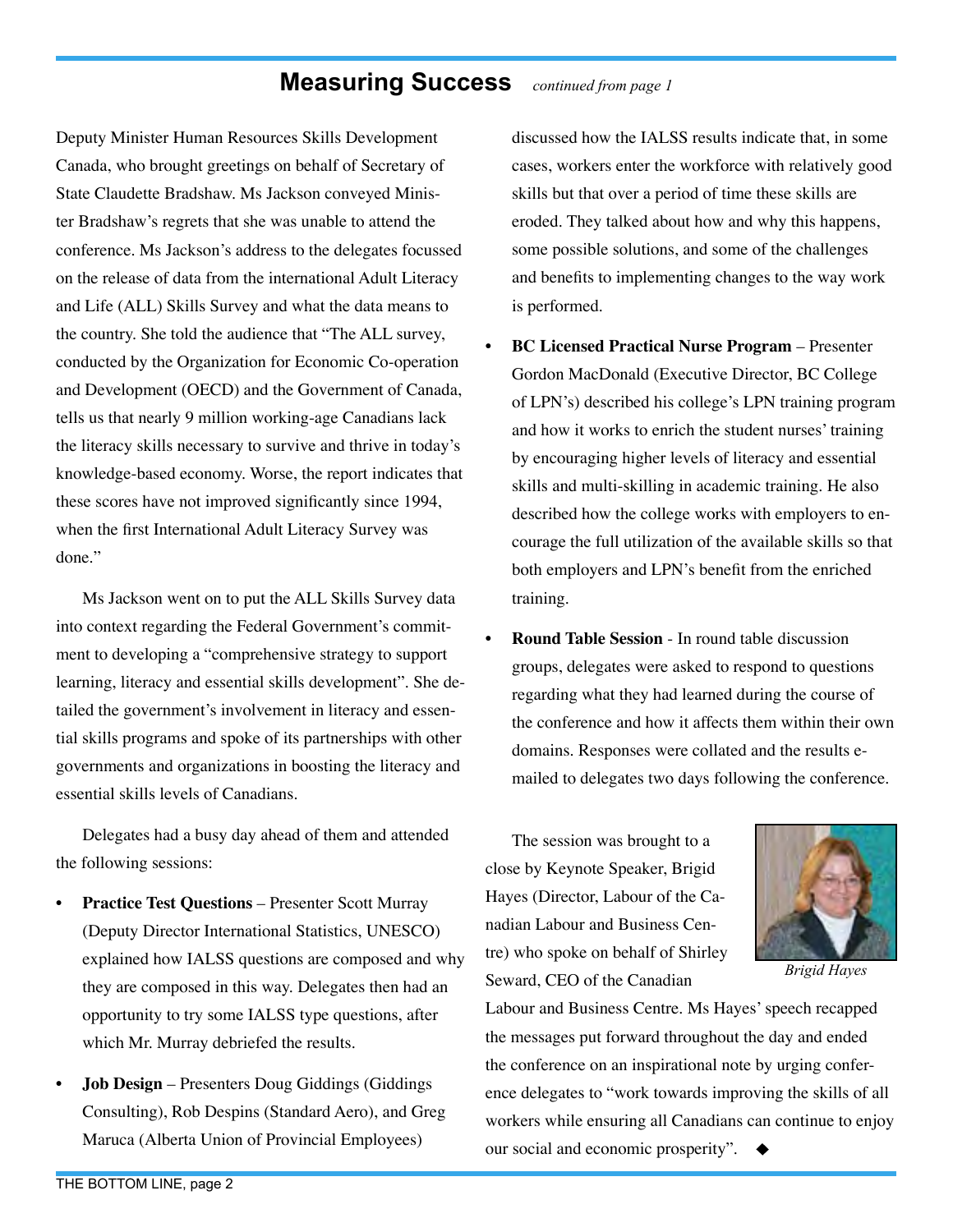## <span id="page-2-0"></span>English Communication Learning and Resource Centres in Manitoba

*By Dale Klassen English at Work Coordinator Manitoba Labour and Immigration*

The Manitoba *English at Work* program is one of five ESL program streams in the Manitoba Immigrant Integration Program of Manitoba Labour and Immigration. English at Work program costs are shared with participating businesses and organizations. This year, the program has three new health care learning and resource centre programs.

*English at Work* classes have been delivered for almost twenty years in Manitoba, with approximately 20-30 classes annually for about 300 immigrant employees at businesses ranging from manufacturing to the financial sector. To respond to emerging needs, new ways of delivering English for specific purposes have been explored and piloted. The creation of English Communication Learning and Resource Centres is proving to be a successful model in offering support to working immigrants and their employers.

The Manitoba Nurses' Union opens its new learning centre for immigrant nurses at its downtown office every Tuesday from 2:00 to 8:00 p.m. The time allows nurses from day, evening, or night shifts to drop in for a couple of hours. The Centre has an ESL specialist on hand to work on English communication skills with individuals or small groups, or facilitate use of nursing-related print or computerized learning resources for those who want to study alone. Mini-workshops and guest speakers discussing topics of importance to nurses are also featured. For nurses working outside of Winnipeg, e-mail and telephone instruction is available. The Manitoba Nurses' Union believes strongly in supporting all of its members, and has taken this unique step in making sure that immigrant nurses receive the support they need to integrate into the Canadian workplace.



*Two program participants with instructor Leigh Trusler at the St. Boniface Hospital English Communications Learning and Resource Centre.*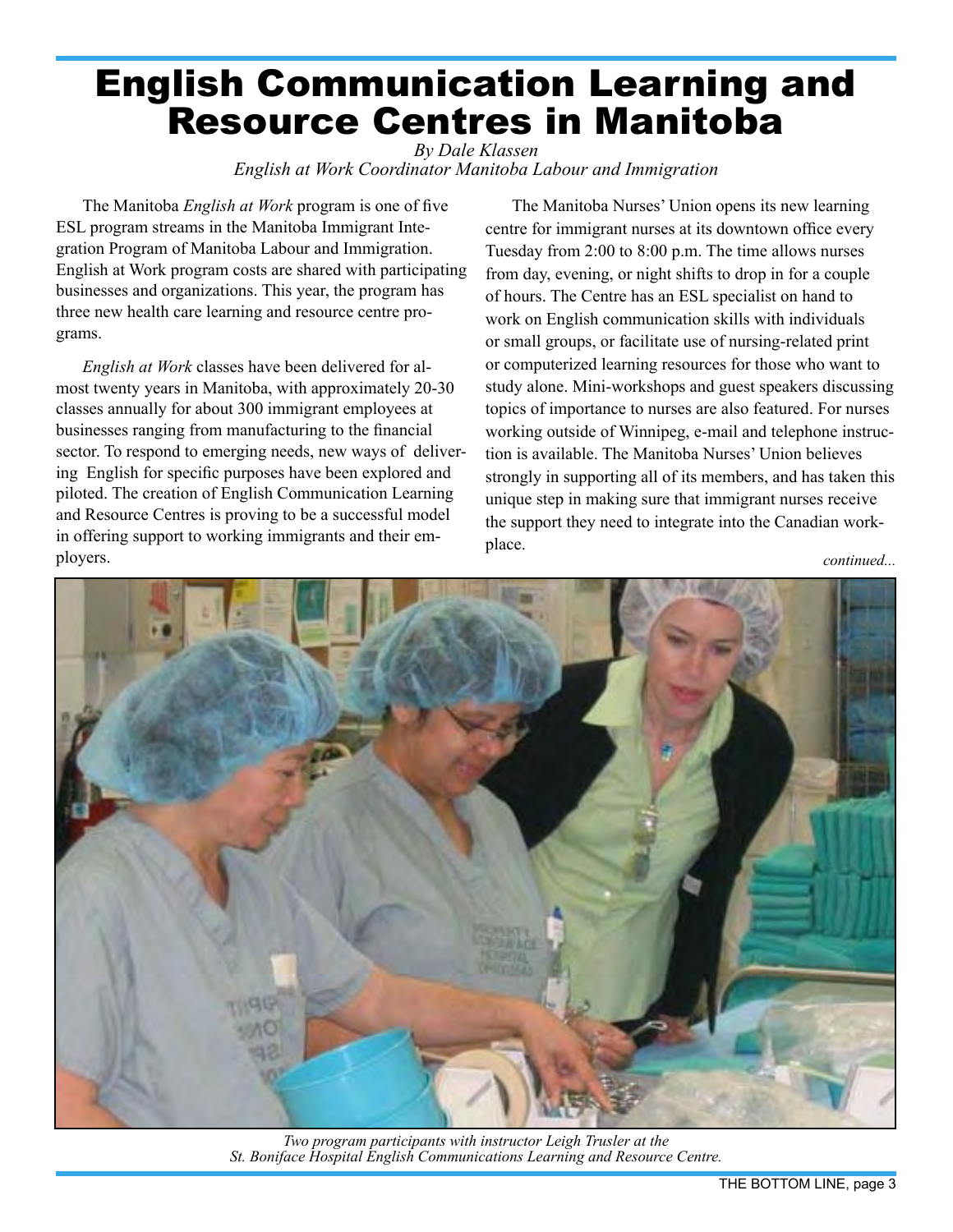### **Resource Centres in Manitoba** *continued from page 3*

St. Boniface General Hospital (SBGH) has also begun an English communication learning and resource centre for its support staff. Participating employees come from dietary, housekeeping, laundry, equipment sterilization, transport, and health care aide departments. The instructor provides English communication training to these departments in turn, with a focus on the specific vocabulary and methods of communication needed for each area. SBGH has also initiated a process for determining the language requirements needed for different work areas. A sample of current immigrant employees in a particular department will be tested for their Canadian Language Benchmarks to establish a baseline for new employees hired into that department. SBGH is now developing its own job-specific English Communication Assessment to be used as part of their application process.

Another English communication learning centre at the Riverview Health Centre (RHC) is still in the planning

stage with hopes of opening this fall. RHC is primarily a palliative long-term care and rehabilitation centre and it is essential to the centre that its patient care teams communicate clearly and sensitively with residents and families. The learning centre would initially be offered to all health care aides and then be opened to other participants. An instructor would be on hand two half-days per week, and staff could drop in as their shifts allowed. Instruction would be individualized or in small groups, complemented by scheduled presentations on topics of interest to the employees.

A firm indication that the English Communication Learning and Resource Centre model is a success is that it is being used by the Winnipeg-based Boeing Canada plant in the development of its own centre. This is further evidence that the message that improved English communication at work is not just good for working people, it's good for business is getting across.  $\blacklozenge$ 

## <span id="page-3-0"></span>[New Essential Skills Profiles](http://www.sdc.gc.ca/en/hip/hrp/essential_skills/essential_skills_index.shtml)



This fall, the Essential Skills and Workplace Literacy Initiative (ESWLI) of Human Resources and Skills Development Canada will release new profiles for professional and technical level occupations. Profiles describe how each of the nine Essential Skills are used by workers in a particular occupation. These profiles can be used to develop curricula, investigate career options, create job descriptions and much more.

To date, over 200 profiles for various National Occupational Classification groups have been developed. The goal is to develop Essential Skills profiles for most of the occupational groups in Canada. The selection of new profiles was largely based on three priorities:

- regulated occupations relevant to foreign credential recognition
- apprenticeable trades
- occupations of direct interest to sector councils

Some of the profiles expected to be released this fall include: pharmacists, veterinarians, mechanical engineers, electrical engineers, automotive service technicians and gas fitters.

The profiles are an important step in achieving the goal of ESWLI, which is to improve the skill levels of Canadians entering or already in the workforce. The ESWLI is linked to Canada's Workplace Skills Strategy, which aims to help Canadians become the best trained, most highly skilled workers in the world, and ensure that employers' needs are met.

For more information on the Essential Skills profiles or other Essential Skills related information, please visit

[www.sdc.gc.ca/en/hip/hrp/essential\\_skills/essential\\_skills\\_index.shtml](http://www.sdc.gc.ca/en/hip/hrp/essential_skills/essential_skills_index.shtml)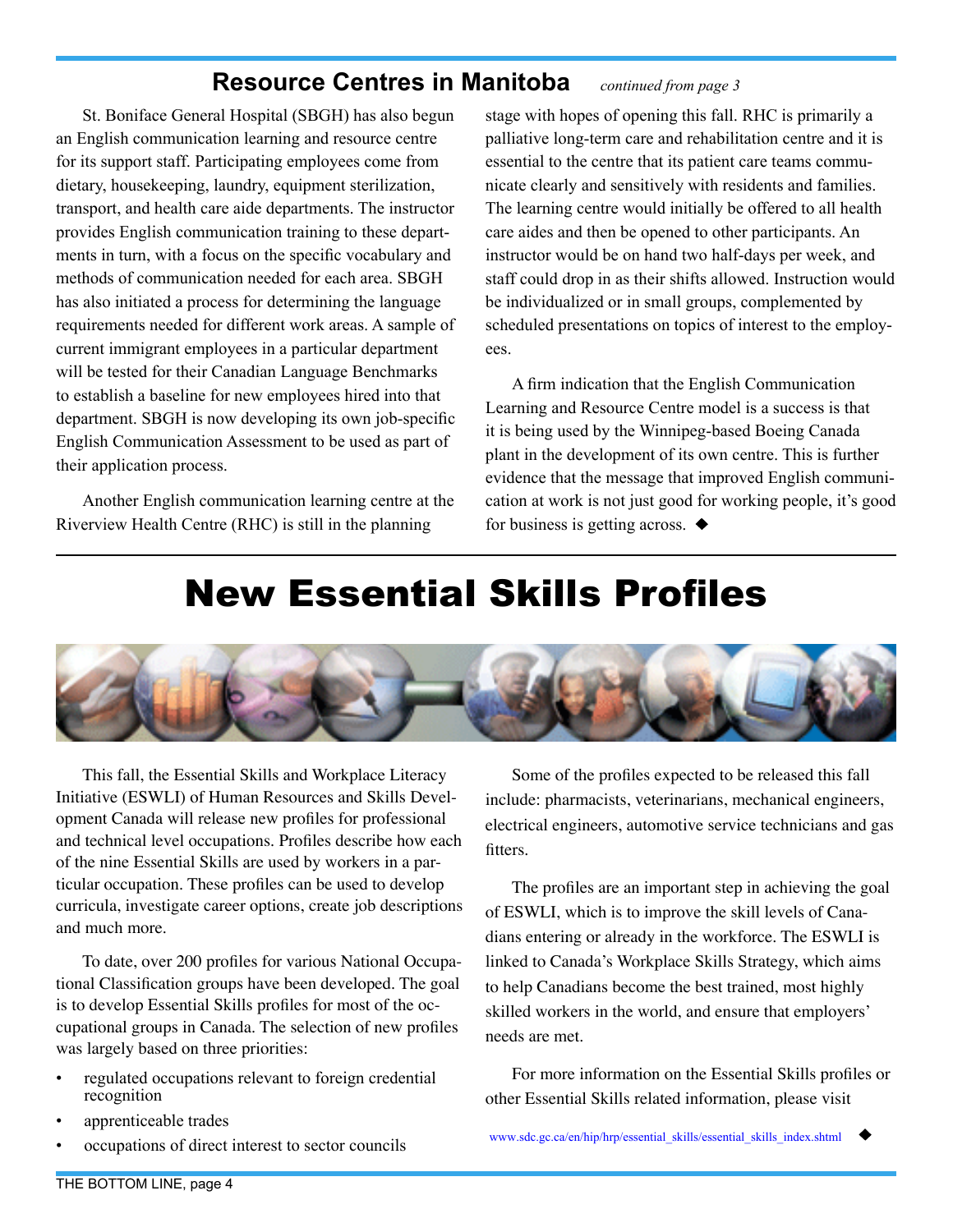## Essential Skills and the Northern Oil and Gas Workforce

### <span id="page-4-0"></span>**May, 2005**

Yellowknife, "The Diamond Capital of North America", served as a backdrop for WWestnet's May 2005 event, Essential Skills and the Northern Oil and Gas Workforce. The event was kicked off with a reception dinner held at the National Defence Headquarters. Yvette Souque, of the National Literacy Secretariat, Human Resources Skills Development Canada (HRSDC), spoke about the work of the Secretariat in supporting literacy and essential skills initiatives in Canada. Musical entertainment was provided by local musician John Tees and conference moderator George Tucarro.



 *Delegates hard at work.*

The conference was opened the next morning with an address to the delegates by the Honourable Charles Dent, Minister of Education, Culture and Employment for the Government of the Northwest Territories (GNWT). The Minister commented on the importance of appropriate effective training as a key ingredient in preparing northerners for the opportunities that will accompany the economic boom in the north.

WWestnet's Jonas Sammons welcomed delegates on behalf of the group and thanked the event's sponsors, The National Literacy Secretariat (HRSDC), The Government of the Northwest Territories Department of Education, Culture and Employment, and The Mackenzie Gas Project Producer Group for their collective support, assistance with conference planning and funding contributions. Mr. Sammons then introduced George Tucarro (Mikisew Cree First Nation) who acted as moderator for the conference.

Before sending delegates off to the scheduled sessions for the day, Mr. Tucarro reminded them of the conference goals, which were to:

- raise awareness around the importance of integrating essential skills into training programs
- acquaint delegates with accessible and effective essential skills tools and resources
- provide delegates with an opportunity to learn about relevant successful training programs currently being delivered by a variety of businesses, institutions, and training centres in northern and western Canada
- deliver practical hands-on train-the-trainer sessions that would provide insight into techniques for developing and delivering effective employment-focussed training
- provide opportunities for delegates to network and share information with colleagues from across the Northwest Territories
- explore what further trainer development and teaching/ learning resources are needed to support the development and delivery of relevant training to current and future workers
- inform delegates of the Workplace Skills Strategy and the impact of the Strategy on workforce preparation in the future

With the goals setting the context for the conference, delegates were kept busy throughout the three-day event attending numerous sessions that helped to explain the education, training, and employment challenges that are unique to the north and to provide an overview of industry and the labour market, as well as the education and workforce preparation training situation in the north. Sessions were well conceived and delivered. The following is a list of the session titles.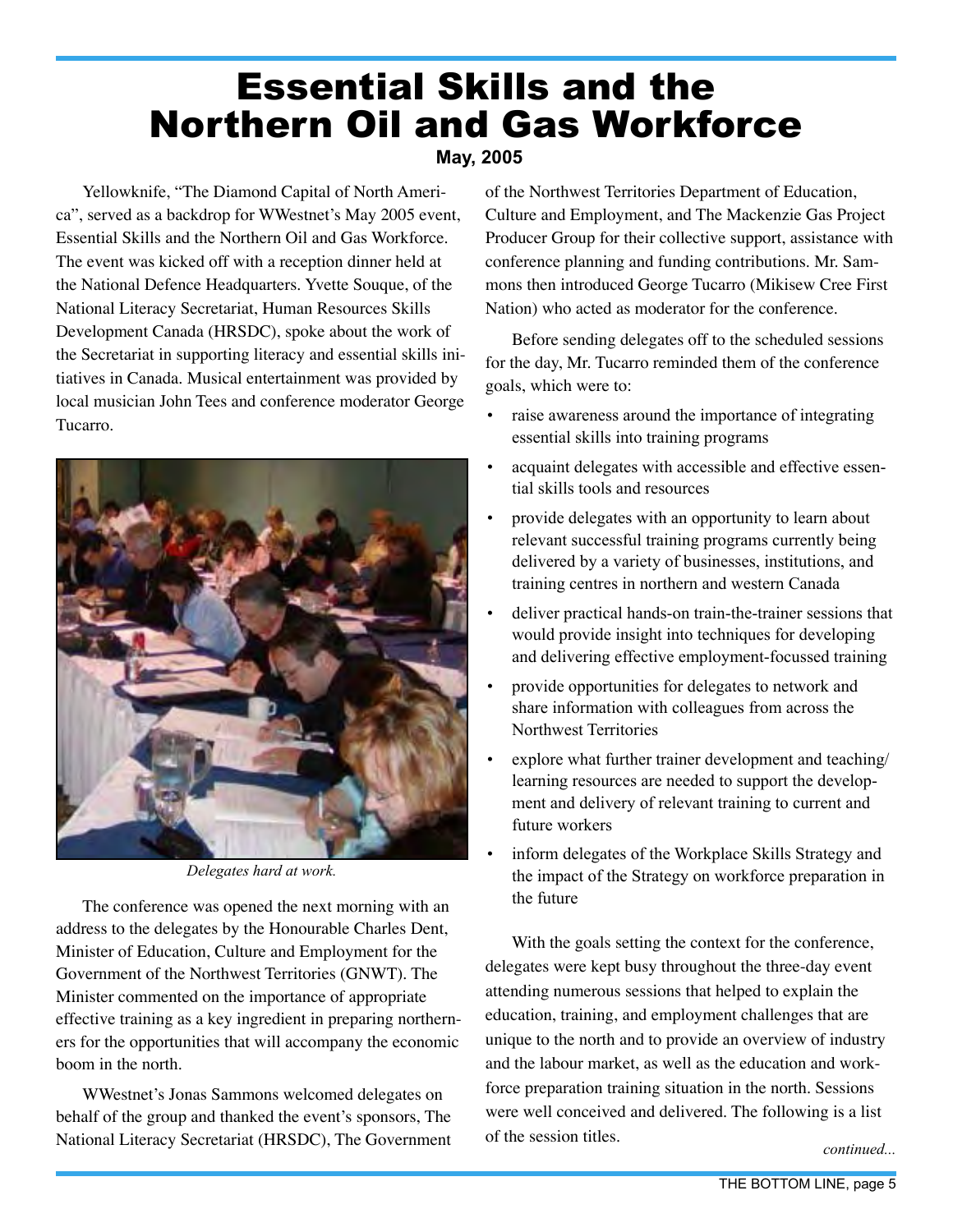### **Northern Oil and Gas Workforce** *continued from page 5*

- **The Training Picture in the North** described some of the education, training, and employment challenges that are unique to the north and provided an overview of industry and the labour market, as well as the education and workforce preparation training situation in the north.
- **Perspectives on Training Needs in the North** presented three perspectives on training needs in the north focussing on how to enable Aboriginal peoples who wish to enter the workforce and be successful, the technical and essential/employability skills workers need to work in pipeline construction and maintenance, and approaches to skills development and best practices for developing local employment.
- **What are Essential Skills?** provided an overview of the Essential Skills and Workplace Literacy Initiative and the Federal Government's Workplace Skills Strategy.
- **Approaches to Essential Skills Development** explained the role of the Canadian Trucking Human Resources Council within the trucking industry and provided an overview of training in the industry and the reasons that essential skills are considered an important element of training programs.
- **An Integrated Model for Employment Preparation** – described the Inuvialuit Regional Corporation's Workplace Readiness Program which is designed to transition Inuvialuit Beneficiaries into the workplace by providing basic essential skills and job exposure through work placements.
- **Northern Pipeline Projects** –described some of the training programs delivered by the pipeline trades with a focus on northern workers entering the trade involved in pipeline construction.
- **Akita Drilling**  described how the drilling industry operates in the north and some of the critical training components necessary for working in the industry.
- **Is It Always an Essential Skills Issue?**  discussed some of the issues, aside from essential skills proficiency, that must be considered in developing workforce preparation and training programs.
- **Northern Workplace/Workforce Literacy Consortium** – described a joint initiative between the NWT Literacy Council and the Nunavut Literacy Council that

promotes and supports workforce/workplace literacy programs in the NWT.

- **Job Design** explained why work should be organized in such a way that workers retain the skills they have at entry to the workplace, have a greater degree of satisfaction with their jobs, and have opportunities to expand on their skills and develop new ones.
- **Test of Workplace Essential Skills** (TOWES) described the test and how it is used to assess individual abilities in three of the nine essential skills identified by HRSDC (reading text, document use, and numeracy).
- **Assessing Learning and Work Readiness**  a panel discussion in which panellists described some of the tools and approaches that can be used for determining learning and career paths, readiness for work, and occupational "fit".
- **Tools for Assessing Learning and Work Readiness** – described two programs developed by Keyano College in partnership with Syncrude – the Effective Reading in Context (ERIC) that emphasizes safety and workplace reading and Syncrude Applied Math (SAM).
- **The Linkage Model** presented a training approach that is competency-based and promotes an entrepreneurial mindset and the skills necessary to achieve a sustainable livelihood.
- **Integrated Document Use** defined what document use is, what it includes and provided delegates with an exercise in document use that involved the interpretation of flowcharts.

Copies of the presentations have been published in WWestnet's report and resource guide for the conference entitled *WWestnet Presents Essential Skills and the Northern Oil and Gas Workforce*, which is available online at <http://www.bdaa.ca/wwestnet/index.html> *.*

The conference concluded on the third day with a large group discussion hosted by a panel consisting of Elsie Casaway (Aboriginal Affairs Directorate, HRSDC), Margaret Imrie (VP Academic, Aurora College), and George Tucarro. Delegates were asked to consider a number of points and were asked two questions: "What did you hear that will be valuable in your life and in your work context?" and "What's next".

Delegates left the conference with a lot of information to digest and to use in working to develop and improve the workplace essential skills of the burgeoning northern workforce.  $\blacklozenge$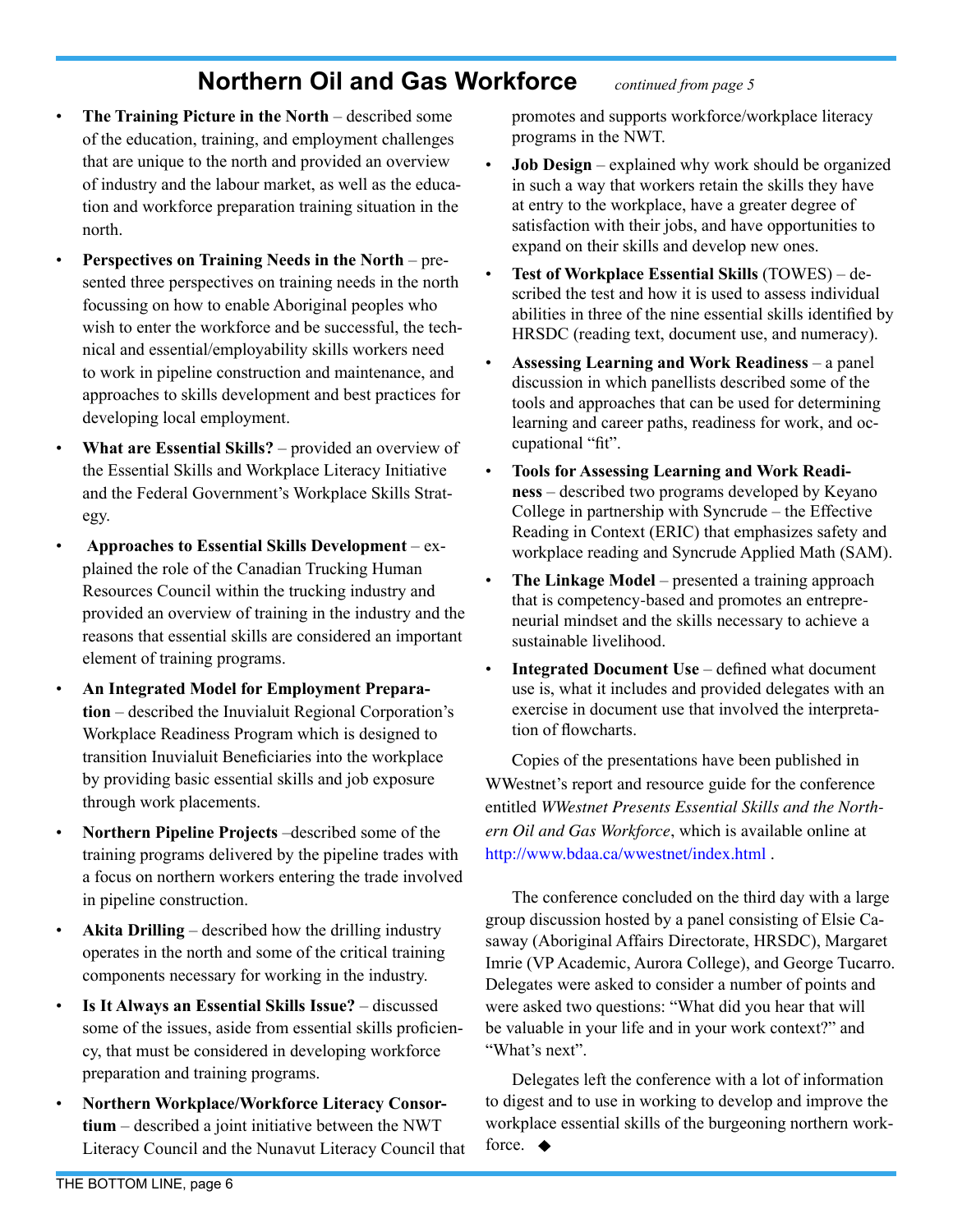## **City of Grande Prairie Hosts** Workplace Literacy/Learning Workshop



*Nancy Steel of Bow Valley College addressing delegates in Grand Prairie.*

The City of Grande Prairie, in partnership with the Canadian Association of Municipal Administrators (CAMA) Literacy Project, Canadian Union of Public Employees (CUPE) National Literacy Project, and the Alberta Urban Municipalities Association (AUMA), held a workshop for representatives of municipal management and unions on June 21-22. The goal of the event was ʻto raise awareness about municipal workplace learning and to assist management and labour in planning a municipal workplace learning program.'

Initially, the reasons for establishing workplace education and literacy programs revolved around health and safety, hiring policies that required a high school or equivalent diploma, and the introduction of new technology. Now, in our knowledge-based society, "literacy" has taken on a much broader meaning in municipal workplaces.

Municipal employees have to use information in new and more complex ways. They have to understand information and technology, and have the skill base to apply it. Critical thinking and problem solving on-the-job are essential in daily routines. These ʻliteracies', the skills needed to function successfully in today's society and workplace, include information, media, visual and multicultural skills and are necessary components in municipal staff classifications. Local governments have problems attracting skilled workers and once the ʻbaby boomers' leave the workforce, there will be substantive labour shortages. Municipal corporations have to be prepared for this eventuality by putting in place workplace literacy and education programs that will assist municipal workers in upgrading their skill base, and keep it current in the knowledge-based work site.

Over the past several years, the CAMA and CUPE Literacy Projects have collaborated on a variety of initiatives, including these workshops. Workplace literacy is a major concern to both employers and unions and the collaboration ensures the success of workplace literacy/learning programs. It is a ʻwin-win' for both.

<span id="page-6-0"></span>Representatives (managers and unions) of six municipal governments participated in the workshop as did representatives of Literacy Alberta, Grande Prairie Council for Life long Learning, Grande Prairie Regional College, Bow Valley College, CUPE National and AUMA. These organizations and agencies are committed to literacy and can support municipal workplace programs in the future. Nancy Steel (Bow Valley College), facilitated the workshop using the guide "Municipal Workplace Learning and the Community: Bridges to the Future" which was developed by the CAMA Literacy Project and used in nine locations across the country.

In introductory comments, Mayor Wayne Ayling and Dave Gourlay, City Manager spoke about the need to put the issue of ʻliteracy' on the table in Grande Prairie and other municipalities. Following an overview of municipal workplace education/literacy initiatives in Canada by Patricia Nutter, CAMA Literacy Project Director, Ms. Steel introduced the delegates to facts and information on literacy, IALS/ALLS reports and the skills necessary for today' municipal workplace.

The workshop format took participants through a series of group activities. Discussions focused on:

- the benefits of workplace learning for labour and management
- building a positive learning model
- joint labour/management committees
- working together
- developing action plans for the future

We feel certain that the results coming from the Grande Prairie workshop will see the birth of several new workplace education/literacy programs in Alberta.

For further information about the CAMA Literacy Project, please contact Patricia Nutter at (613) 264-0111; the CUPE Literacy project, Sylvia Sioufi at (613) 237-1590.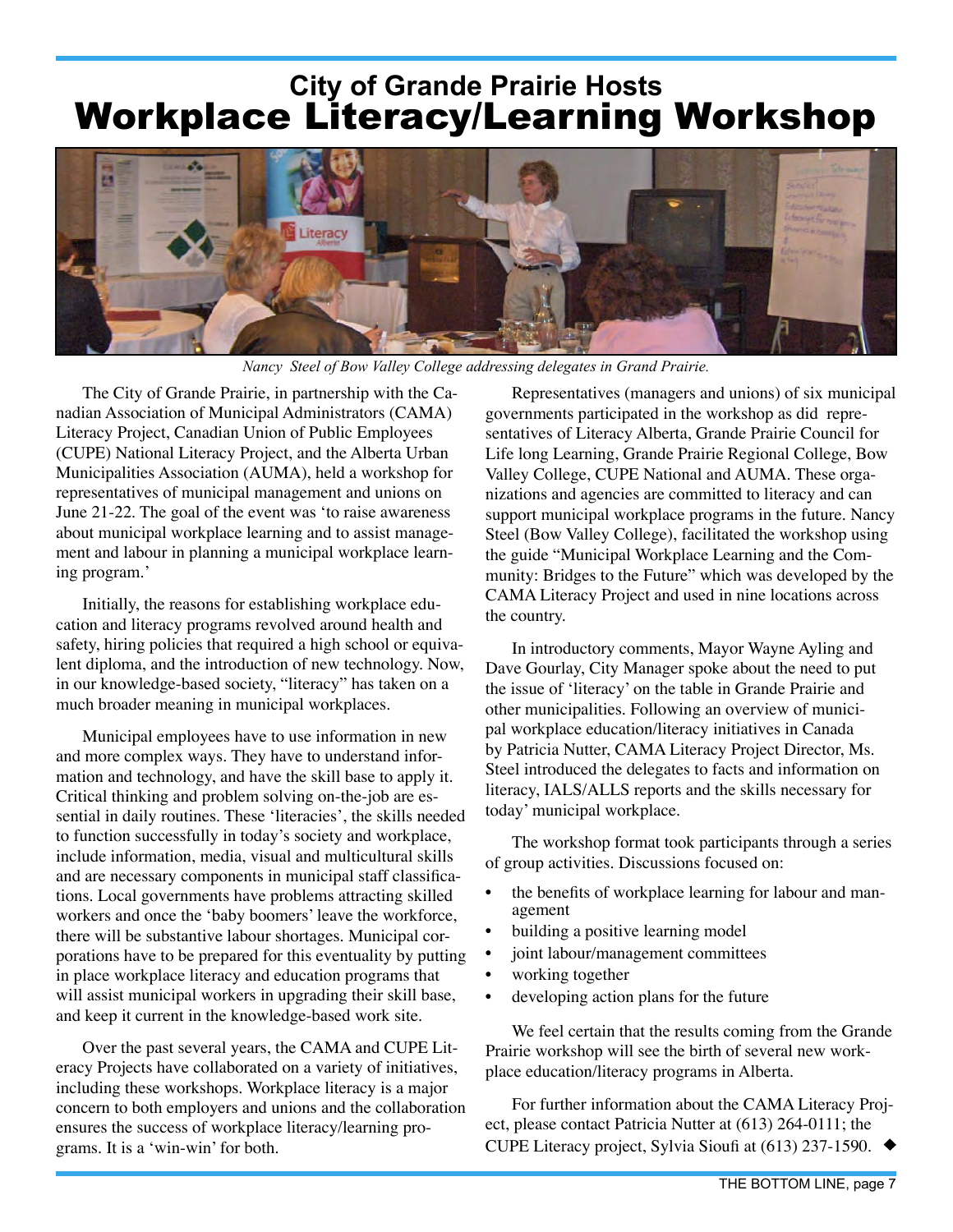## Making Skilled Trades a Desirable Choice

<span id="page-7-0"></span>By Wendy Magahay

Five of us sat around a picnic table listening to the Latin band playing at the Art Gallery fundraiser. We were three men and two women: a retired college professor, a construction company CEO, the director of continuing education for the school district, a manager in the provincial government's education ministry and me, a program coordinator at the college.

either intentionally or unintentionally through ignorance. High school teachers and counsellors often share that same life experience and frequently recommend the path that worked for them to students. Not surprisingly, that bias

is passed on to students and the stereotypes are perpetuated.

At first glance, you might think we'd all shared the same or at least similar career paths. Maybe a liberal arts degree, then teaching or professional credentials, followed later by an MA or an MBA. But you'd be wrong. While that was my path, the first three – the college prof, the CEO and the school district director – all began their careers as journeymen carpenters, and the fourth – the public servant – as a welder.

Increasingly, there is widespread agreement that Canada must continue to develop a highly skilled, adaptable workforce to counterbalance increasing skill shortages and the wave of boomer retirements. And yet, the perception still exists that trades offer second-rate, last-chance, or dead-end careers with little potential for advancement.

But the story above is true. The five people who sat at that picnic table are not kids, but between the ages of 40 and 65. So, what's going on? Why, with at least one generation of fantastically successful tradespersons to look to as role models, are there still persistent barriers to attracting young and returning workers to trades and technologies careers?

There are many reasons and some involve attitudes. Parental attitudes, firmly rooted in their own experience of the "university-for-all" of the 1970s, can be negative

We have to change attitudes and move away from the generalizations on both sides. We have to engage in open, honest and difficult conversations about those attitudes and their devastating impact on our workforce and our economy. We need to raise awareness related to salaries and entrepreneurial opportunities in trades and technologies, as well as expose younger learners to positive role models

from trades and technologies.

Let's have a conversation about non-university careers in a way that balances education and training priorities and respects all choices in post-secondary education. Who should we talk with? Those four people sitting with me around the picnic table would be a good place to start.

*Wendy Magahay is the manager of Applications of Working and Learning (AWAL), a workplace essential skills project funded by HRSDC and managed through Camosun College, Victoria BC. You can contact Wendy at* [magahay@camsosun.bc.ca](mailto://magahay@camsosun.bc.ca)

<www.awal.ca>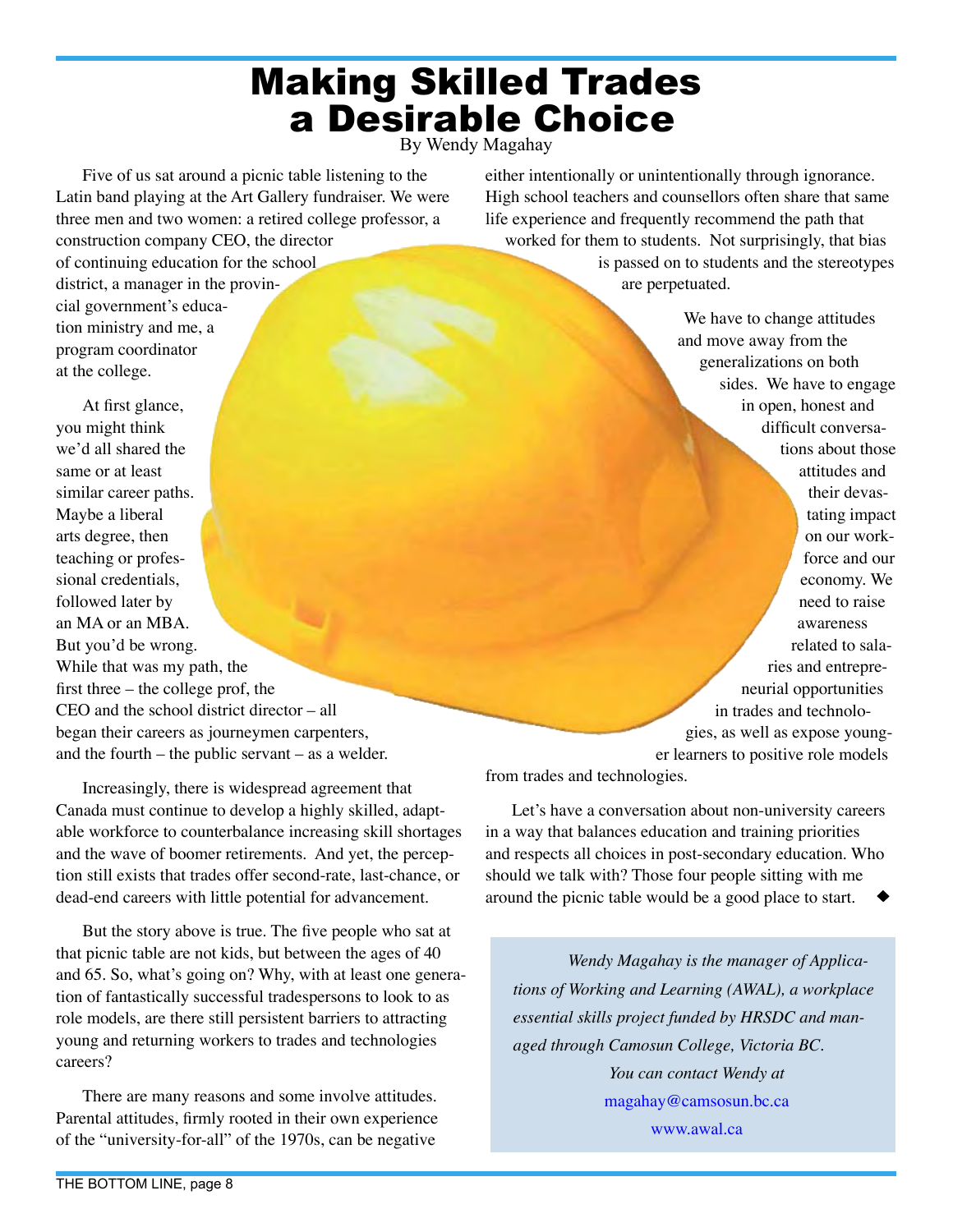## **[Resources for](http://www.skillplan.ca/English/resources.htm)** [Essential Skills Practitioners](http://www.skillplan.ca/English/resources.htm)

#### Reading at Work

*Reading at Work*, developed by SkillPlan, addresses the needs of those who want to improve their workplace reading skills through real-life situations. These learners can study on their own or in various instructional situations.

*Reading at Work* consists of two books, *Workplace Reader* and the *Facilitator's Guide*. They are part of the At Work series: Document Use, Numeracy, and Writing at Work. The Workplace Reader features stories about workers from six different occupations as they complete reading tasks at their jobs. Although these stories and tasks are content specific, the skills are transferable. Each chapter contains authentic workplace documents and tasks that mimic how the workers read at their workplace. By copying how the worker reads, learners can improve both their reading skills and the process to arrive at the answers to simple and complex reading tasks. The chapters vary in difficulty level and focus on skills such as locating information, comparing and contrasting, integrating, and evaluating information. The Reader is written in an informal style that connects to its audience using practical applications of reading text and document use.

The accompanying *Facilitator's Guide* provides additional material for instructors and builds on concepts introduced in the Reader. Lessons are organized to connect background knowledge to what learners read, to build



<span id="page-8-0"></span>on learners' reading strategies and to give suggestions for further practice. *Reading at Work* is based on Dr. Peter Mosenthal's approach to reading theory and list structure. The project was developed with financial support from Human Resources and Skills Development Canada and will be available in English and French.

Connections between Reading at Work and the information processing structure and strategies developed by Dr. Peter Mosenthal and Michael Hardt will be presented at a workshop from October 19<sup>th</sup> to 20<sup>th</sup> in Vancouver.

#### Numeracy at Work

The use of the word numeracy suggests a new concept that is not limited to arithmetic, is different from mathematics, and is useful when discussing what goes on at work. It includes job skills and other essential skills such as problem solving and information gathering that are often used in fast paced multi-task situations where accuracy is critical. SkillPlan's experience as workplace educators and researchers forms the basis and the motivation to address numeracy in the workplace.

*Numeracy at Work* is the result. The foundation of the book comes from workers. Workplace educators from across Canada contributed their expertise with enthusiasm. They contacted companies and workers to gather real-life stories of numeracy situations. Each of the twenty chapters features a worker for example, a line shift supervisor, a forestry technician. The numeracy tasks include, among others, testing for quality control, measuring to administer medication, comparing two contracts, and reconciling petty cash receipts.

*Numeracy at Work* illustrates workplace applications of: Money Math, Scheduling or Budgeting and Accounting, Measurement and Calculation, and Data Analysis. These are the categories of numeracy described in the Essential Skills Research Project from Human Resources Development Canada, [www.sdc.gc.ca/en/hip/hrp/essential\\_skills/essential\\_skills\\_index.shtml](www.sdc.gc.ca/en/hip/hrp/essential_skills/essential_skills_index.shtml).

The richness of the stories is supplemented by numeracy activities that mimic the tasks of each worker. The activities, along with steps to arrive at answers, are designed to give practice in skills that are actually used on the job. There are suggestions for further exploration and applications in other settings. *Numeracy at Work* has met with enthusiasm from adult educators and curriculum developers in Canada, the U.S., and Australia. It was the featured resource for September 2002 in the Mathematics and Sciences section of the U.S. National Institute for Literacy (NIFL).

Both *Reading at Work* and *Numeracy at Work* were developed with funding from Human Resources Development Canada, and are available in English and French. For more information, contact SkillPlan by phone at (604) 436-1126 or online at <www.skillplan.ca>.  $\bullet$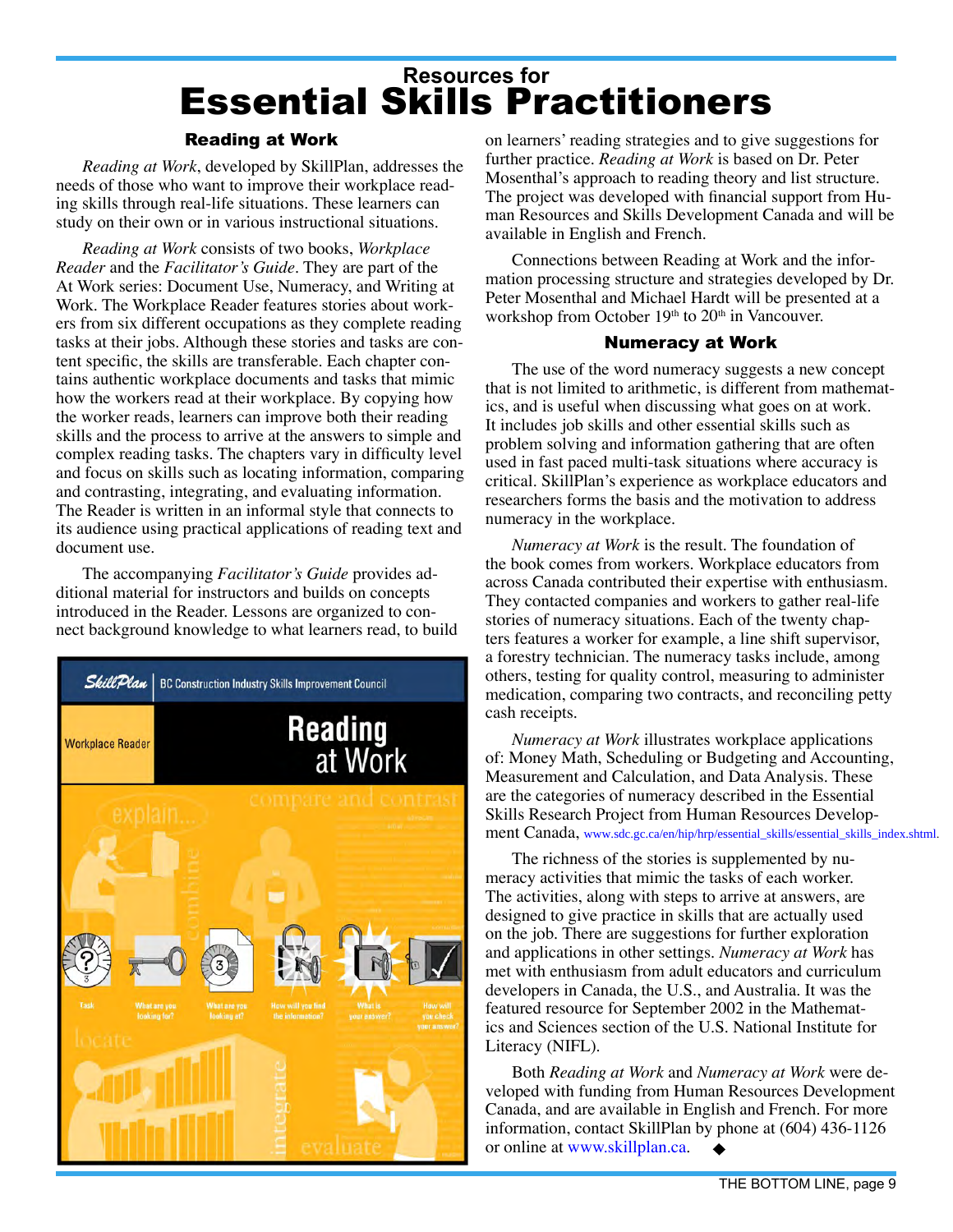# Assessing Workplace Readiness

<span id="page-9-0"></span>Dr. Sandra G. Pritz, Senior Consultant to The National Occupational Competency Testing Institute (NOCTI)

Many U.S. school reform and economic development groups, such as the 21st Century Skills for 21st Century Jobs, High Schools That Work, and the National Skill Standards Board, have expressed concern that young people are struggling with the need to obtain the workplace readiness skills that are essential to compete for high-skill, high-wage employment opportunities. Business and industry require a workforce that has not only specialty skills, but also workplace readiness skills to enable them to stay competitive. The United States and Canada share these needs, as do all nations on the globe, ultimately.

Many educators are working to address workplace readiness deficiencies. Leaders from the assessment community can assist in this endeavor by establishing agreement on the standards to which curricula and accompanying

assessments should align. The National Occupational Competency Testing Institute (NOCTI) took up this challenge. NOCTI, a non-profit consortium comprised of all U.S. states and territories, has almost four decades of experience in designing and developing occupational competency tests and providing related services, all built upon nationally validated, workplace-based standards.

#### **What Are Workplace Readiness Skills?**

The skills that result in effective job performance are what business and school reform groups call *Workplace Readiness Skills*. Their reports have identified needed workplace competencies, including personal qualities at the heart of effective job performance. These are grouped into the following critical employability skill areas:



*Students practice workplace readiness skills involving technology for quality control.*